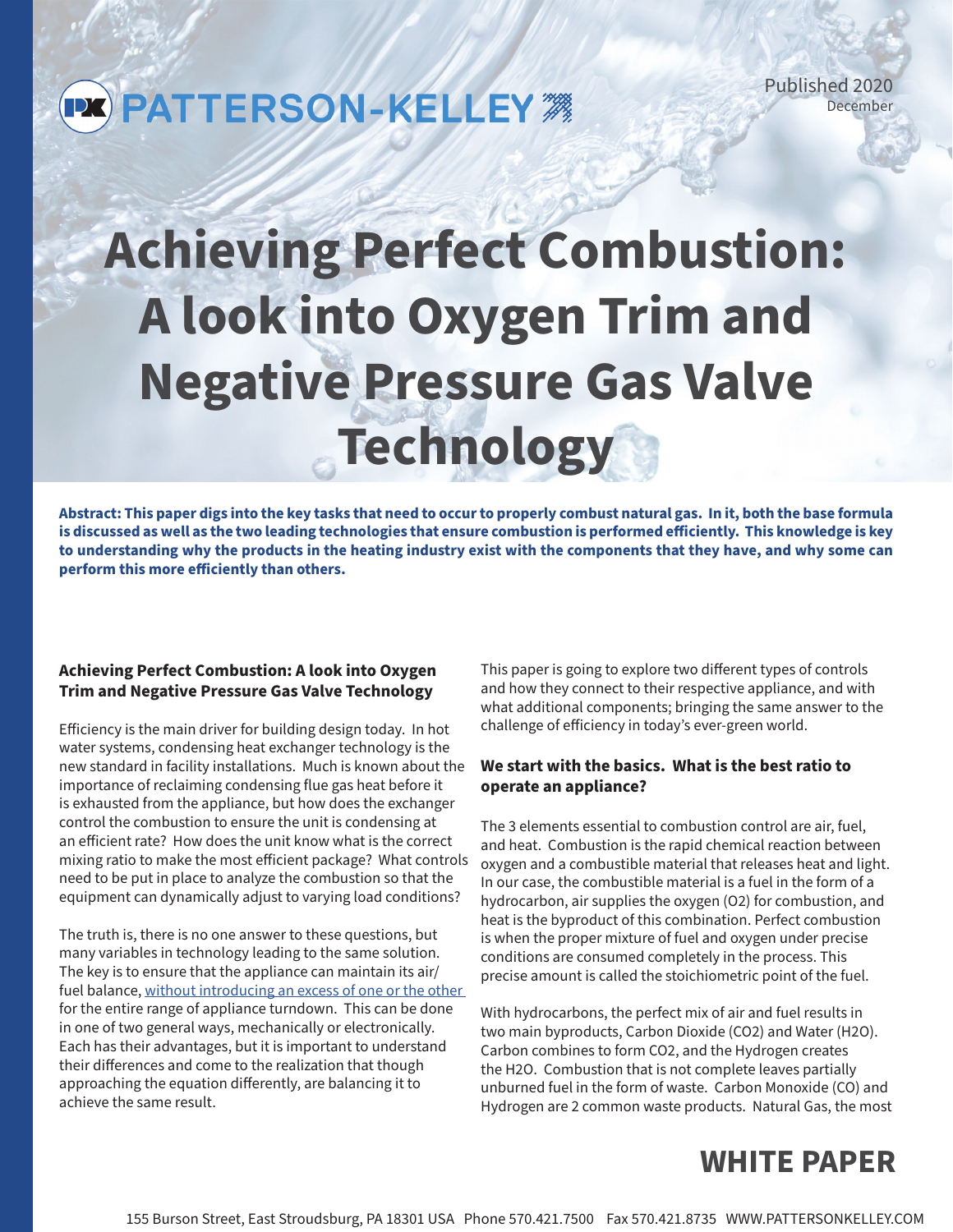PX PATTERSON-KELLEY #

Published 2020

common combustible in Patterson-Kelley equipment, is made up of predominantly Methane (CH4). Its byproducts are CO2 and H2O. The balanced equation for this process is below:

$$
CH_4 + 2O_2 \longrightarrow CO_2 + 2H_2O
$$

This stoichiometry is common for all hydrocarbons. Air, the other main ingredient of the equation, consists of approximately 78% Nitrogen (N2), 21% Oxygen (O2), and 1% Argon (Ar). Due to this makeup, the theoretical air/fuel ratio that is needed for complete combustion of the Carbon and Hydrogen is 9.53:1. This means you would need 9.53ft3 of Air to combust 1ft3 of Methane efficiently. The resulting heat that is released is known as its heat of combustion.

#### **How does the appliance maintain that ratio?**

It has been long recognized that controlling excess air in the combustion process is vital to the safe and efficient conversion of fuels to useful energy. The earliest iterations of this were purely mechanical metering of fuel and air. As technology progressed more complex controls were devised. This first better linkage system was developed with cam adjustment to tune the process from point to point across the operating range. An improvement to this style of control would require 2 major components, a sensing element, and a simple control element to adjust what is being sensed. These can be done either before the air/fuel is mixed (pre-combustion control), or afterward (post-combustion control).

#### **Post-Combustion Controls Systems**

Today with the reduced cost and increased computing power of microprocessor controls, technologies with servo-driven linkage-less combustion are being applied to boilers as small as 1,000,000 BTU input. Many of these systems are adding oxygen monitoring of the exhaust gases to measure Oxygen and provide either an alarm or readjust the fuel and air mixture to correct for deviation from the set oxygen level of the flue gas for the boiler. This process is also called oxygen trimming (O2 Trim).

While these systems are an improvement over previous nonelectronic controls they only correct for errors after they have occurred. This is especially true any time the firing rate changes because these systems operate in the post-combustion environment. There is a delay before an alarm is displayed or

correction can be applied to the operation. The delays occur as the firing rate changes, combustion changes based upon the rate change, the oxygen sensor absorbs the exhaust gas, and analyses the oxygen level and sends the signal to the controller which responds by repositioning the actuators. The process is continually repeated.

The downside to this process is now there a sensor that relies on its high sensitivity to accurately control the process makes your appliance efficient. In many cases, this sensor needs to be replaced as part of the annual maintenance required with each unit to maintain the optimum level of efficiency. This sensor then must be calibrated each heating cycle to ensure that the appliance is operating at peak efficiency. This can be a costly and time-consuming process if done every year. If it is not done every year, any benefits of having the technology are lost. Also, there is a complication if multiple motors are utilized to regulate this control. These too must be calibrated and adjusted in conjunction with the sensor and could result in additional downtime while maintenance occurs

#### **Pre-Combustion Control**

Large boiler systems have been developed to include precombustion controls by adding metering of fuel and air. Precombustion is superior to post-combustion control because errors are eliminated before they occur. This type of control is all called a feed-forward appliance operation.

When Patterson-Kelley introduced condensing appliances in 2004, they recognized that precise excess air control was essential to building the most efficient boilers available. What developed is a simple venturi-based system utilizing readily available zero governed gas valves for pre-combustion fuel-air control that maintains oxygen levels +/- .05% of the target 5% oxygen across the complete firing. The system operates without any moving parts. The venturi is used to normalize the pressure drop as airflow with load demand and air density changes due to temperature and barometric pressure changes. The zero regulated gas valve responds to this normalized air pressure at a 1:1 ratio and can precisely meter fuel to the combustion process before combustion occurs. The precision of this combustion control method ensures that P-K maintains consistently low oxygen levels and reliably high exhaust gas dew points compared to typical condensing boilers available today. This translates to more hours of condensing operation when applied

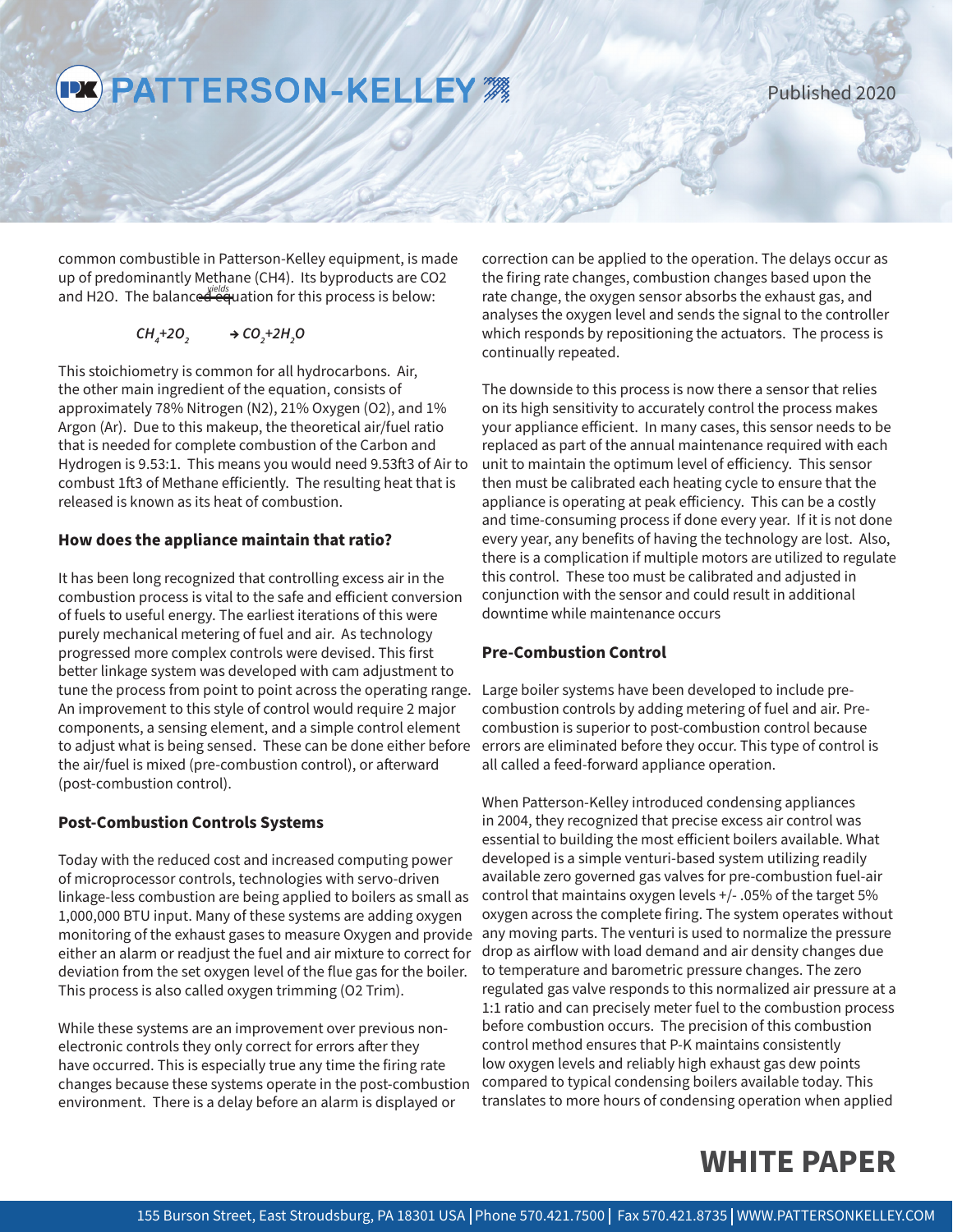## **PX PATTERSON-KELLEY MARK**

Published 2020

to comfort heating and hot water systems. This is coupled with low, dry stack temperature loss when an operation is outside of the condensing range as compared to other condensing boiler methods.

This ratio control, unlike what an O2 trim system would require, is done without multiple motors or linkage. There are fewer moving parts overall minimizing burner system maintenance while maintaining efficient, reliable, and repeatable combustion. With new developments in orifice configuration, in conjunction with this method, a mechanical variable orifice design has been created to not only maintain reliable pressure-balancing but increase turndown capabilities allowing for consistent pressure-guided combustion. This is what refer to as mechanical turndown. This ensures the same efficient regulation of air and fuel as expected from Patterson-Kelley equipment at a much greater mechanically turned-down range on every appliance installed upon. Additionally, setup and maintenance time on the equipment is significantly less, ensuring your system is up and running efficiently, always.

#### **Summary**

It is the goal of the boiler and water heater industry to build safe and efficient boiler systems. Combustion control is vital to this goal and much development has taken place. When considering any boiler system, it is important to review the manufacturers' operation and maintenance manuals to identify what type of system is being employed, the effectiveness of the system, the operation, and maintenance requirements, and what impact these requirements have on your operations.

Both control systems differ in how they operate. Each has its own way to make sure that the appliance is operating to the correct level of oxygen, required for efficient equipment combustion. Pre-combustion control requires less additional parts and overall maintenance, making it not only more reliable, but a more economical choice as well. Setup can be optimized and control can be immediate, but items like calibration of components on an initial or yearly basis need to be considered. The amount of efficiency concerning turndown can be varied if any of these items are neglected so being able to easily operate and observe all of the components would also need to be kept in mind. Without being aware of any of these items would be to the detriment of your building system.

Patterson-Kelley has prided itself on consistently efficient equipment throughout its operating range and will continue to serve their customers with the same reliable output into the future. As these innovations develop in the industry, Patterson-Kelley will continue to keep the industry informed and strive to provide the best equipment for your heating and hot water app

### **WHITE PAPER**